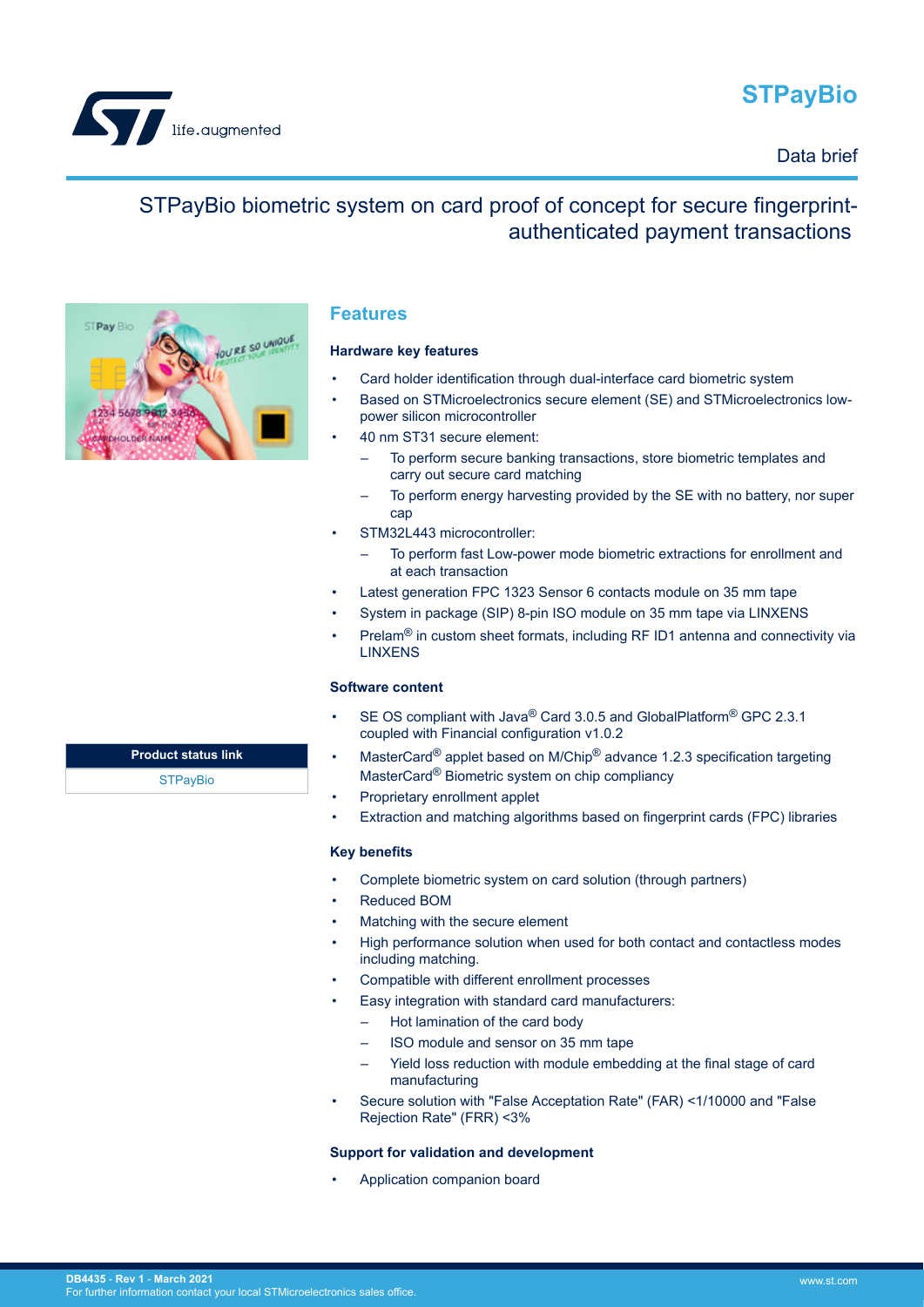

The [STPayBio](https://www.st.com/en/product/STPayBio?ecmp=tt9470_gl_link_feb2019&rt=db&id=DB4435) proof of concept (POC) demonstrates high performance biometric authenticated transactions based on either contact or contactless modes. A full transaction is performed in less than 1.2 s including a complete match and payment.

The solution is based on the most advanced products form both STMicroelectronics, and partner to demonstrate a competitive solution with reduced bill of material (BOM). The efficient energy harvesting of the secure element is used to power all of the card companion chips including the microcontroller and the sensor.

The solution is compatible with current enrollment devices such as basic sleeve, enhanced sleeve or mobile phone applications.



**Figure 1. STPayBio block diagram**

The [STPayBio](https://www.st.com/en/product/STPayBio?ecmp=tt9470_gl_link_feb2019&rt=db&id=DB4435) secure microcontrollers are based on Arm<sup>®</sup> cores. *Note: Arm is a registered trademark of Arm Limited (or its subsidiaries) in the US and/or elsewhere.*



**1 Description**

S77

**FINGERPRINTS** 

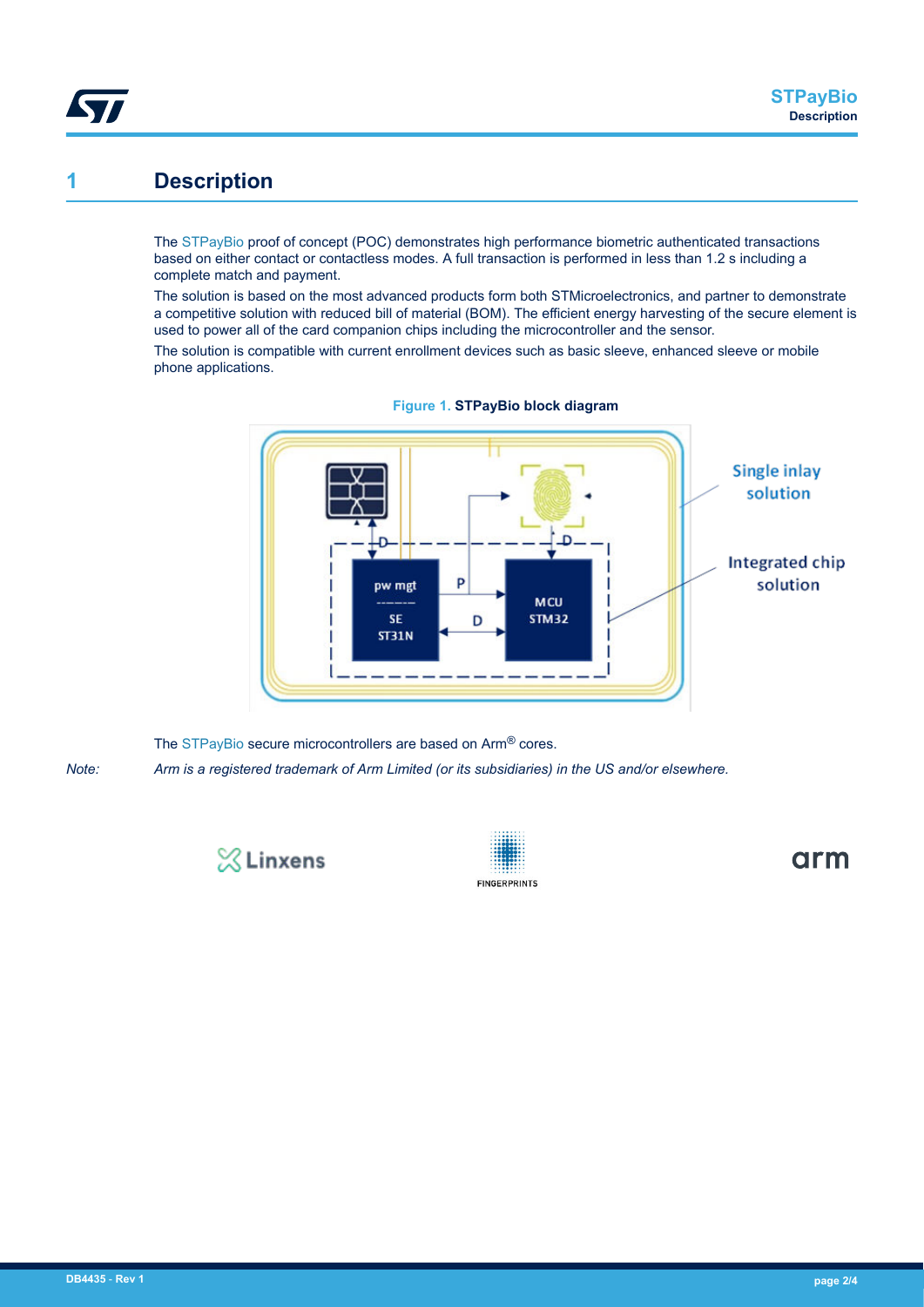## **Revision history**

## **Table 1. Document revision history**

| <b>Date</b> | <b>Version</b> | <b>Changes</b>   |
|-------------|----------------|------------------|
| 24-Mar-2021 |                | Initial release. |